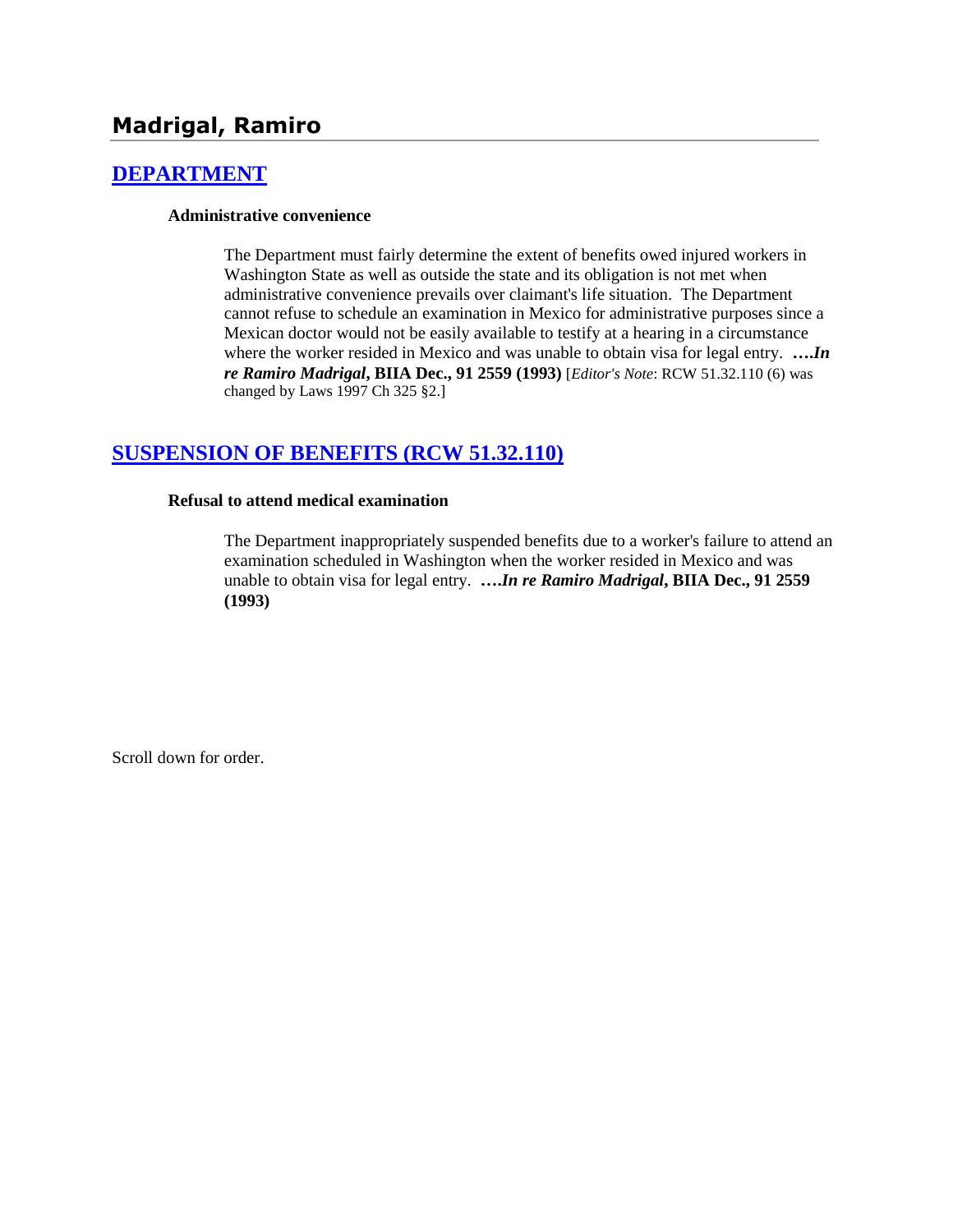## **BEFORE THE BOARD OF INDUSTRIAL INSURANCE APPEALS STATE OF WASHINGTON**

**)**

**IN RE: RAMIRO MADRIGAL ) DOCKET NO. 91 2559**

**CLAIM NO. J-138698 ) DECISION AND ORDER**

APPEARANCES:

Claimant, Ramiro Madrigal, by Charles Barr, Attorney at Law

Employer, James G. Lyall, by None

Department of Labor and Industries, by The Attorney General, per Sharon M. Brown and Kevin M. Hartze, Assistants

This is an appeal filed by the claimant on May 20, 1991 from an order of the Department of Labor and Industries dated May 1, 1991 which adhered to the provisions of a Department order issued on April 27, 1990 which suspended the claimant's benefits for failure to appear at a medical examination as scheduled by the Department on April 27, 1990 in Seattle, Washington. **REVERSED AND REMANDED.**

# **PROCEDURAL AND EVIDENTIARY MATTERS**

Pursuant to RCW 51.52.104 and RCW 51.52.106, this matter is before the Board for review and decision on a timely Petition for Review filed by the claimant to a Proposed Decision and Order issued on June 26, 1992 in which the order of the Department dated May 1, 1991 was affirmed.

# Evidentiary rulings:

The following evidentiary rulings in the transcript of April 24, 1992 are reversed:

- 1. Hearsay objections raised during the testimony of Ramiro Madrigal at page 33, line 2; and page 34, lines 3 and 18 were all sustained by the industrial appeals judge. The nature of the testimony was that Mr. Madrigal had applied for, but not received, a visa to enter the United States. While inquiries into the basis for the denial of a visa were properly excluded as hearsay, the claimant's personal knowledge that he did not receive a visa is not. As Mr. Madrigal's assertion that he cannot legally enter the United States is the basis for his allegation of good cause for failure to appear at a scheduled medical examination, the erroneous evidentiary rulings excluding his testimony were prejudicial. The objections are overruled.
- 2. At page 54, line 17, during the testimony of Dr. Julio Pena Gallardo, the Department raised a foundation objection to the doctor's findings of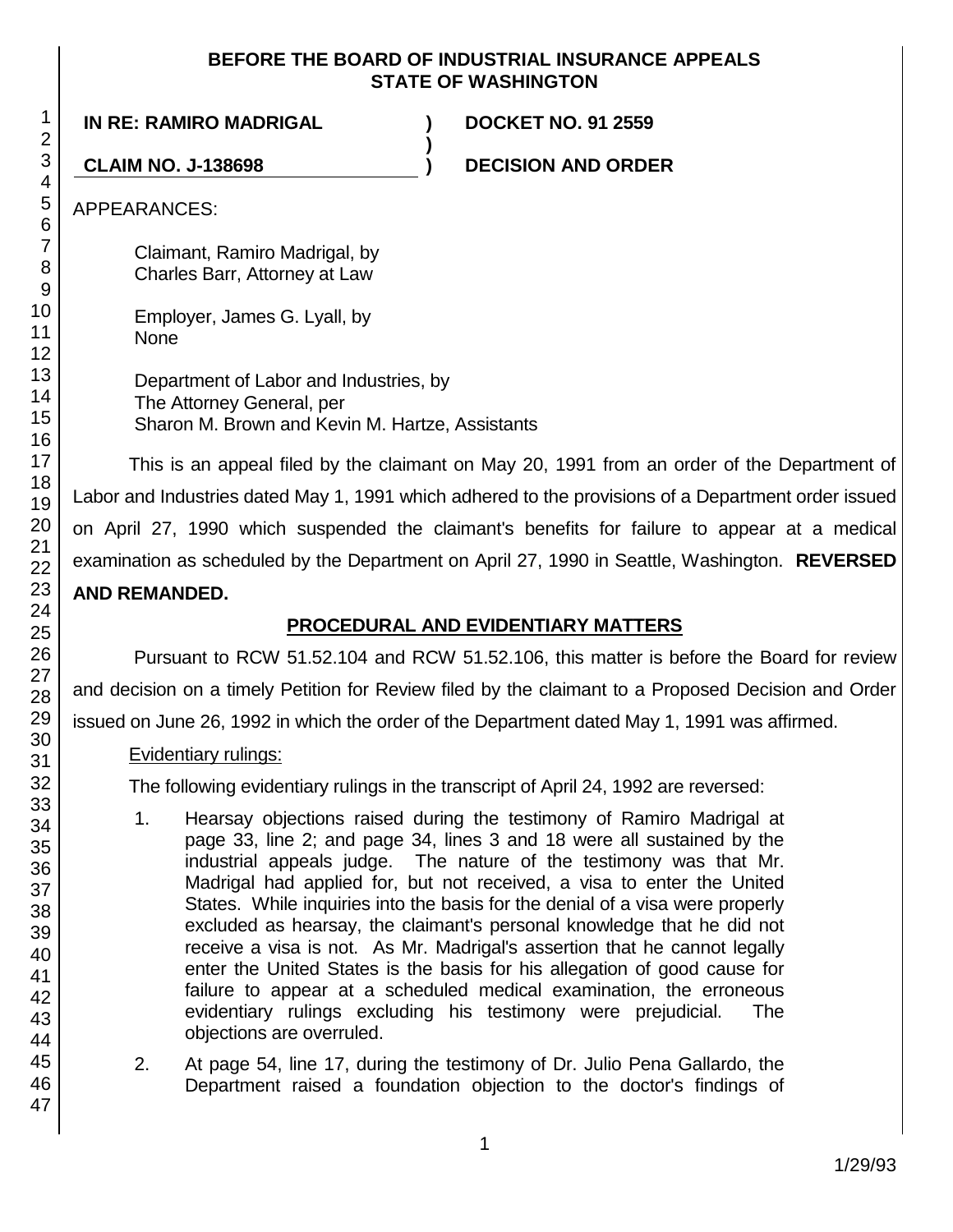limitation of range of motion in the claimant's back on the basis that the doctor did not specify the dates of examinations. The industrial appeals judge sustained the objection. The lack of specificity goes to the weight accorded to the testimony. The Department could have pursued further detail on cross-examination. The objection is overruled.

- 3. At page 58, line 21 the Department objected to Dr. Gallardo reading into the record from a radiological report which he relied on in arriving at his diagnosis. Under ER 703 it is proper to inquire into all data relied upon by an expert in arriving at the opinion offered into evidence. The industrial appeals judge erroneously sustained the objection and it is hereby overruled.
- 4. At page 60, line 21, the industrial appeals judge sustained the Department's objection to the relevance of a question relating to the availability of medical doctors to examine the claimant in Mexico. The question was relevant because the Department alleged that the claimant's physical condition could not be evaluated in Mexico due to the unavailability of physicians. This objection is also overruled.

## Exhibits submitted at hearing:

The exhibits offered by the Department in the transcript of April 24, 1992 at page 89, lines 89, 90 and 91 and at page 108, line 110 and numbered as "Department's" Exhibit Nos. 1, 2, 3 and 4 are renumbered as Exhibit Nos. 4, 5, 6 and 7 respectively, but remain rejected.

## Exhibits submitted after hearing:

 In the transcript of proceedings of April 24, 1992 at page 67, line 3, the parties stipulated to the admission of a letter to be submitted by Dr. Gallardo confirming that he was the witness who testified by telephone on April 24, 1992, his identity and of a copy of Dr. Gallardo's medical license. On May 26, 1992, the Board received several documents from Charles Barr, the claimant's attorney, including an original notarized statement from Dr. Gallardo in Spanish and a copy of his license to practice medicine, also in Spanish. In addition, the claimant's attorney took it upon himself to provide English language translations of the documents. The Department objects to the use of translations provided by the claimant's representative.

At the time of the hearing, the doctor testified in Spanish with the assistance of a translator. The parties should have anticipated that any written materials he submitted would also be in Spanish and require translation. It was reasonable that, as the party submitting the documentation, the claimant be responsible for providing English translations of the materials. The Department first raised an objection to the use of translations provided by the claimant in a Response to Petition for Review received at the Board on November 9, 1992, well after the deadline established for response in WAC 263-12-145(4). The objection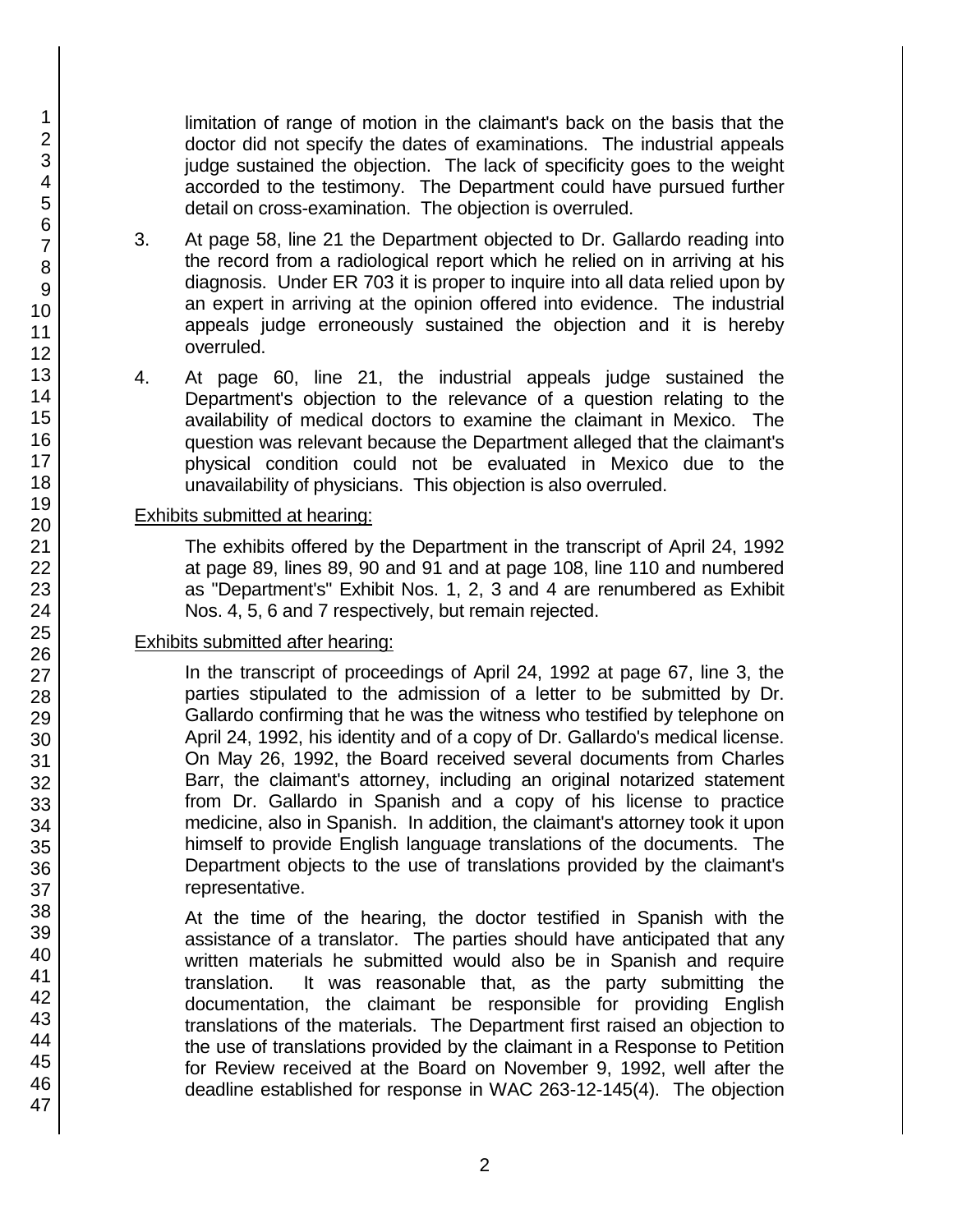l

1

is general in nature and does not allege any inaccuracy in the translations. The Department's objection is neither timely nor well taken and is overruled.

Pursuant to the stipulation of the parties on April 24, 1992, the April 28, 1992 affidavit of Dr. Julio Pena Gallardo is numbered as Exhibit No. 8 and is admitted for the limited purpose of confirming his participation in the April 24, 1992 telephone hearing. The May 21, 1992 English language translation of Dr. Gallardo's affidavit is numbered as Exhibit No. 9 and admitted with the same restriction. The Spanish language copy of Dr. Gallardo's medical license is numbered as Exhibit No. 10 and is admitted. The May 21, 1992 English language translation of Dr. Gallardo's medical license is numbered as Exhibit No. 11 and is admitted.

The Board has reviewed the remaining evidentiary rulings in the record of proceedings and finds that no prejudicial error was committed and said rulings are hereby affirmed.

#### **DECISION**

Claimant Ramiro Madrigal petitions for review of a Proposed Decision and Order upholding a Department order which suspended his benefits for failure to submit to a medical examination scheduled in Seattle, Washington. The issue on appeal is whether the claimant had good cause for failure to appear. $1$  We find that he did.

Ramiro Madrigal was a 64 year old illegal alien agricultural worker when he fell from a ladder and injured his back in 1982. He received benefits while residing in the Tri-Cities area until 1988. In the spring of that year, Mr. Madrigal returned to Mexico. After 1988, the Department made repeated attempts to schedule a closing medical examination for Mr. Madrigal in Washington state. Mr. Madrigal repeatedly failed to appear at the examinations, citing his residence in Mexico, his lack of a visa to permit entry into the United States, lack of funds, and physical infirmity.

When Mr. Madrigal failed to appear for an examination on April 27, 1990, the Department issued an order suspending his benefits. When Mr. Madrigal protested, the suspension order was held in abeyance pending documentation of the claimed impediments to travel. The Department did not receive what it considered adequate documentation and ultimately scheduled another medical examination in Seattle for April 27, 1991. Upon Mr. Madrigal's failure to appear for that examination, the Department issued an order affirming the earlier suspension of benefits.

<sup>&</sup>lt;sup>1</sup>The claimant's Petition for Review also raises constitutional challenges to the suspension of benefits, but constitutional questions are beyond the jurisdiction of this Board.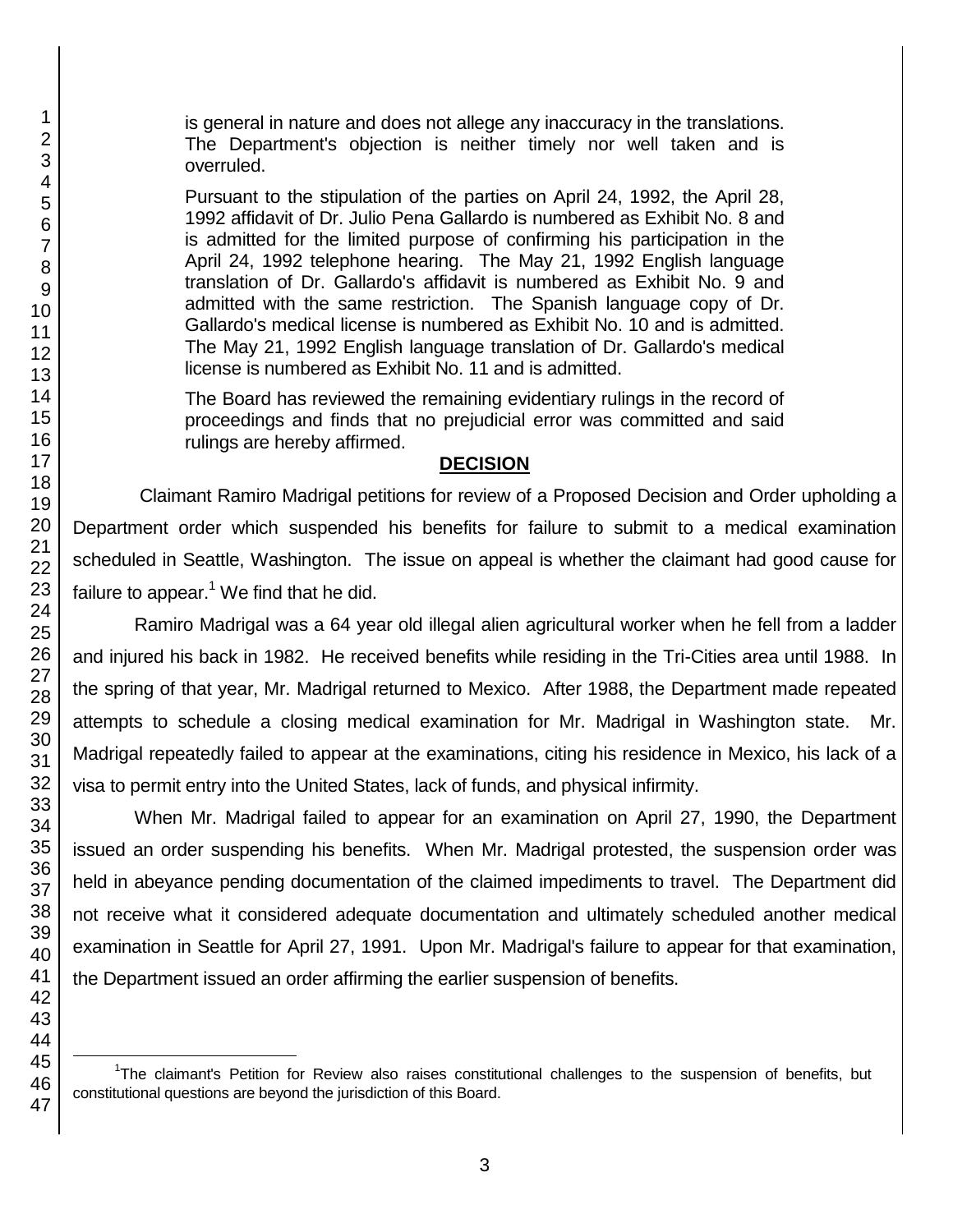On appeal to the Board from an order suspending benefits, the claimant has the burden of showing, by a preponderance of the evidence, that the Department order is incorrect. RCW 51.32.110 provides, in pertinent part:

> Any worker entitled to receive any benefits or claiming any such under this title shall, if requested by the department or self-insurer, submit himself or herself for medical examination, at a time and from time to time, at a place reasonably convenient for the worker and as may be provided by the rules of the department. If the worker refuses to submit to medical examination, or obstructs the same, . . . the department, with notice to the worker may suspend any further action on any claim of such worker so long as such refusal, obstruction [or] non-cooperation . . . continues and reduce, suspend or deny any compensation for such period: Provided, however, that the department . . . shall not suspend any further action on any claim of a worker or reduce, suspend or deny any compensation if a worker has good cause for refusing to submit to or to obstruct any examination . . . requested by the department or required under this section. (Emphasis added.)

As this Board observed in In re: Bob C. Edwards, Docket No. 90 6072 (June 4, 1992), the existence of good cause in a given case depends on a variety of factors unique to that case. Among the considerations are the claimant's physical condition, capacities, sophistication, circumstances of employment, family responsibilities, medical treatment, proven ability or inability to travel, and, as in this instance, any legal impediments to travel. All of these factors must be balanced against the Department's responsibility to insure an even-handed resolution of disputed issues in light of conflicting medical information, the location of willing and qualified physicians, and the length of time before a physician is available to perform an examination and the reasonable expense thereof.

Our industrial appeals judge considered and rejected the four factors raised by the claimant in support of his defense of good cause for failure to appear: physical infirmity, lack of funds, the fact of his residence in Mexico, and his lack of a visa permitting entry into the United States.

We agree with the hearing judge's conclusion that Mr. Madrigal did not establish by a preponderance of the evidence that his physical condition prevented him from traveling to Seattle. The record establishes that Mr. Madrigal is in his seventies. He has an accepted back injury, but the record does not tell us the nature of the injury. Dr. Gallardo testified without reference to the claimant's medical records. His sole reference to Mr. Madrigal's condition as of April 1990 was that the claimant had "a pain in his waist which was very strong and it is difficult for him to travel any distances." 4/24/92 Tr. at 52. Dr. Gallardo had no information about Mr. Madrigal's condition in 1991. Based on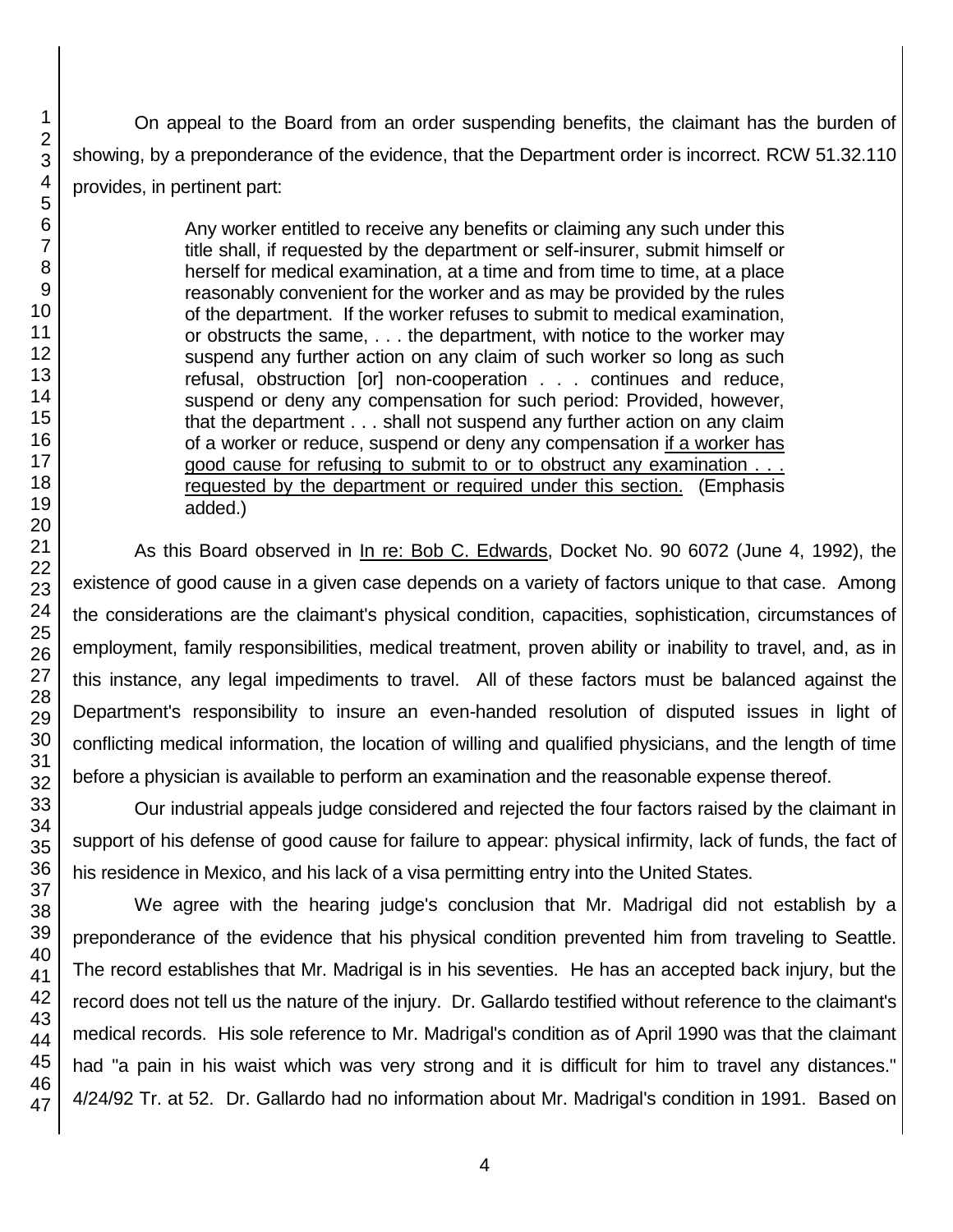an x-ray taken in April 1992, Dr. Gallardo diagnosed degenerative disc disease, a compression fracture of L-2 and loss of intervertebral space at L1-2. He did not relate this diagnosis to the industrial injury. He did not testify that the diagnosed conditions were present at the time of the order here

We further conclude that there was no financial good cause for the claimant not to appear in Seattle. The Department of Labor and Industries made air travel arrangements and advanced funds sufficient to cover legitimate expenses associated with a trip to Seattle for the examination.

Mr. Madrigal raises the issue of his residence in Mexico to challenge whether the location of the scheduled examination was "convenient" as mandated by RCW 51.32.110. The department approached the issue of convenience solely from the standpoint of the Department's ease in obtaining physicians to perform the examination. As established in the testimony of claims consultant Laura Farley, the Department gave no consideration to any legal impediment to Mr. Madrigal's access to those physicians. Ms. Farley testified that the claimant's attorney advised her "previously several years ago" that Mr. Madrigal did not have a visa. 4/24/92 Tr. at 95. He provided her with the names and addresses of various medical specialists in the Mexican state in which Mr. Madrigal resides. She rejected all of the physicians out of hand because no psychiatrist was included in the list of referrals. She made no independent effort to locate such a specialist on behalf of the Department or to obtain examinations from the orthopedic and neurological specialists whose names were provided.

In March 1988, the claimant's attorney provided Ms. Farley with a copy of a U.S. State Department Bulletin addressing the lack of availability of visas to Mexican residents. Ms. Farley stated on the record that she considered scheduling the medical examination in a border state, such as Texas or California, but settled on Washington because of the claimant's assertions that he did not have a visa to enter the country. Under those circumstances, she felt Seattle was "easier . . . for testifying purposes." 4/24/92 Tr. at 95. In other words, based on the understanding that Mr. Madrigal could not enter the United States in any event, the Department proceeded on the basis of anticipated litigation rather than attempting to obtain current medical information in any other fashion!

Like the Department, the hearing judge questioned the credibility of Mr. Madrigal's assertion that he lacked the necessary visa to gain entry to the United States. The industrial appeals judge found him unpersuasive because he admitted to an established pattern of past entry into the United States. What Mr. Madrigal admitted to was a history of illegal entries by various means such as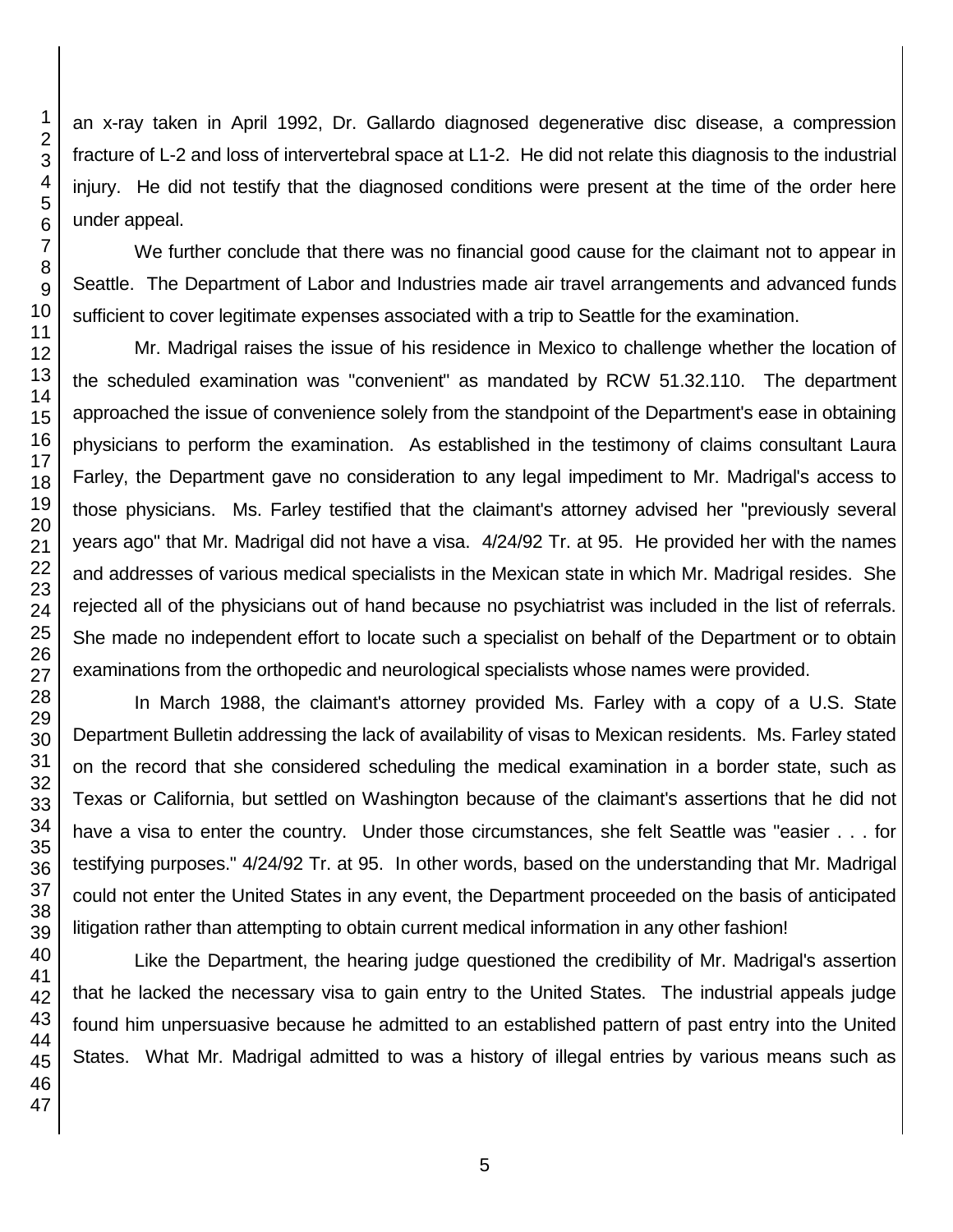swimming rivers, hiding in trucks, and bribing people. This is not an atypical history, but it does not establish that the claimant has unlimited or unrestricted access to the United States.

To begin, we take judicial notice of the fact that U.S. immigration laws require that a foreign national who wishes to enter the United States must apply for and receive a visa from an American consulate, 8 USC § 1200, et seq.. Mere application for a visa does not guarantee its issuance.

There is nothing in the record to indicate that Mr. Madrigal is not being forthright about his lack of a visa. Mr. Madrigal testified that he left the United States for the last time when he returned to Mexico to bury his wife in 1988. He was at that time 70 years old and suffering from the effects of his industrial injury. He testified that he applied for a visa at the U.S. consulate in Guadalajara on March 11, 1991. His application was denied and he did not receive a visa.

The Department made no effort to rebut Mr. Madrigal's testimony that he lacked the necessary documentation to enter the United States legally. The Department's case on this point consisted entirely of its assertion that it had received no written proof of Mr. Madrigal's immigration status. There is no indication in the record of how the Department expected Mr. Madrigal, an unsophisticated 70 year old agricultural worker, living a thousand miles distant from his legal counsel, to wrest proof of lack of a visa from the U.S. Consulate in Guadalajara. The Department's presumption that the claimant has free access to the United States is contrary to all information available in this record.

Our industrial appeals judge applied an overly harsh standard in concluding that Mr. Madrigal had presented no "compelling evidence" that he was legally barred from entering the United States. The appropriate standard was whether Mr. Madrigal had proven, by a preponderance of the evidence presented, that such a bar existed. We find that he did.

Viewed in its totality, the preponderance of the evidence in this case establishes that Mr. Madrigal lacked the necessary legal documentation to the enter the United States at the time of the April 27, 1990 medical examination. While he did not apply for a visa at that time, there is nothing to indicate that he would have been any more successful then than he was in 1991. Inability to legally enter the country where the examination is scheduled is good cause for failure to appear at the examination. The Department improperly suspended Mr. Madrigal's benefits for failure to appear at the examination scheduled on April 27, 1990.

We recognize that the determination of further benefits, if any, to which Mr. Madrigal may be entitled under our Industrial Insurance Act, may well require further medical documentation of his industrially related condition. We are frankly at a loss as to how to address the Department's concerns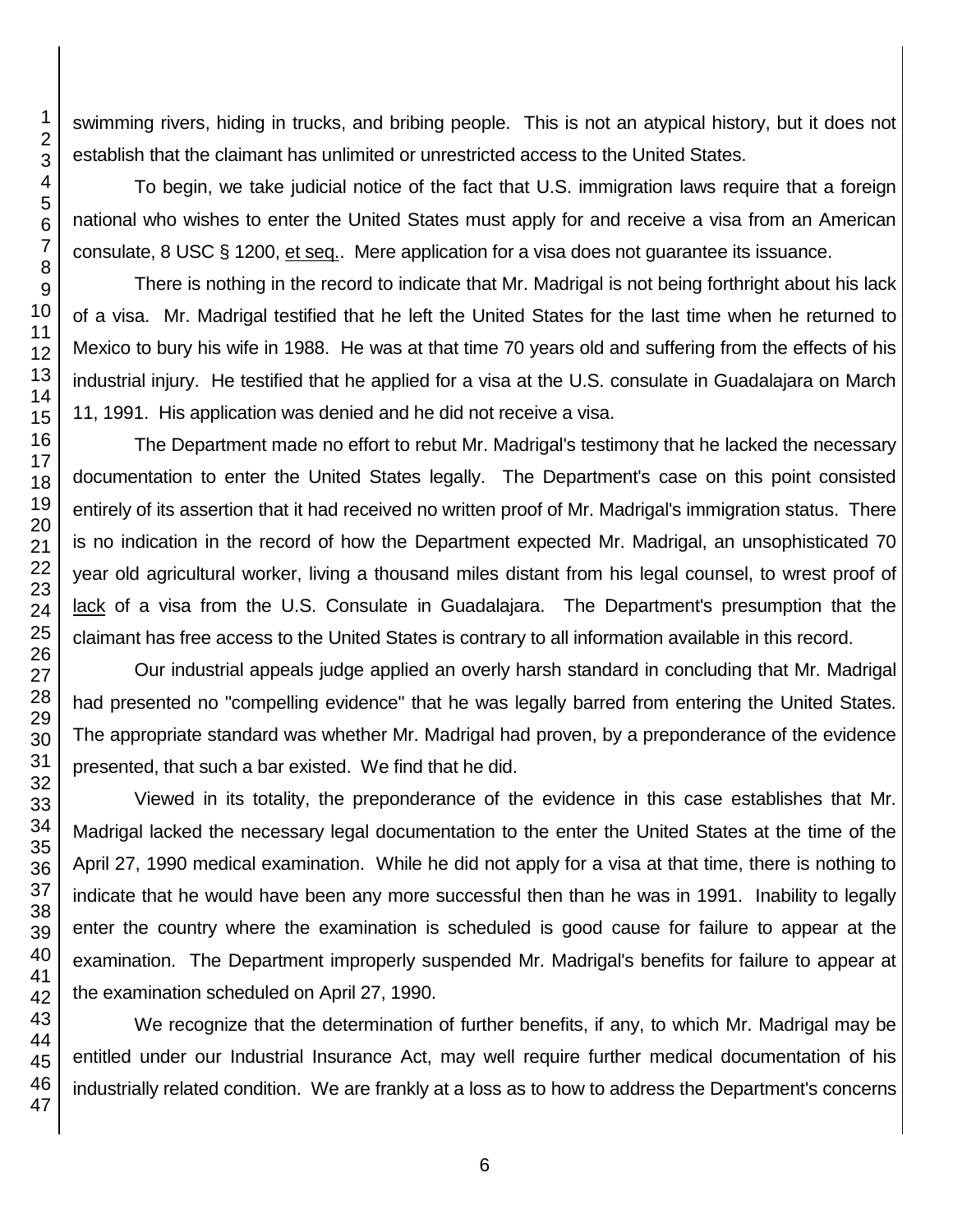that competent medical examiners in Mexico may not adapt themselves to the legal and procedural requirements of our Industrial Insurance Act in evaluating and reporting on the claimant's physical condition. However, the Act does impose an obligation on the Department to fairly and competently determine the extent of benefits due to workers injured in the course of their employment while in this state. That obligation is not lifted, so far as we are aware, when the worker relocates to another state or even to another country. That obligation is not met when the Department ignores the realities of the claimant's situation in life in favor of its own administrative "convenience."

We will remand this matter to the Department with directions to rescind and set aside the suspension orders of April 27, 1990 and May 1, 1991; to reschedule any required medical examination at a location convenient to the claimant, taking into account that the claimant may not be legally able to return to the United States for the examination; to reinstate such benefits to which the claimant may be found to be entitled; and to take such further appropriate action as indicated.

Proposed Findings of Fact Nos. 1 and 2 and Proposed Conclusion of Law No. 1 are correct and are hereby adopted as this Board's final findings and conclusions. In addition, we enter the following Findings of Fact and Conclusions of Law:

## **FINDINGS OF FACT**

- 3. At all times relevant to this appeal Ramiro Madrigal has been a resident of the nation of Mexico who requires a visa to legally enter the United States of America.
- 4. At no time relevant to this appeal has Ramiro Madrigal possessed a visa permitting him entry into the United States of America.
- 5. In March 1988, the claimant informed the Department of Labor and Industries that he lacked the necessary visa to obtain entry into the United States.
- 6. At the time the Department scheduled the examination of April 27, 1990, the Department was aware of facts which would prevent the claimant from attending an examination at the scheduled location of Seattle, Washington.
- 7. Ramiro Madrigal was unable to appear for the medical examination scheduled on April 27, 1990 in Seattle, Washington because he resided in Mexico and did not possess a visa permitting him to enter the United States of America.

## **CONCLUSIONS OF LAW**

2. Ramiro Madrigal's failure to appear at a regularly scheduled medical examination on April 27, 1990 was based on good cause within the meaning of RCW 51.32.110.